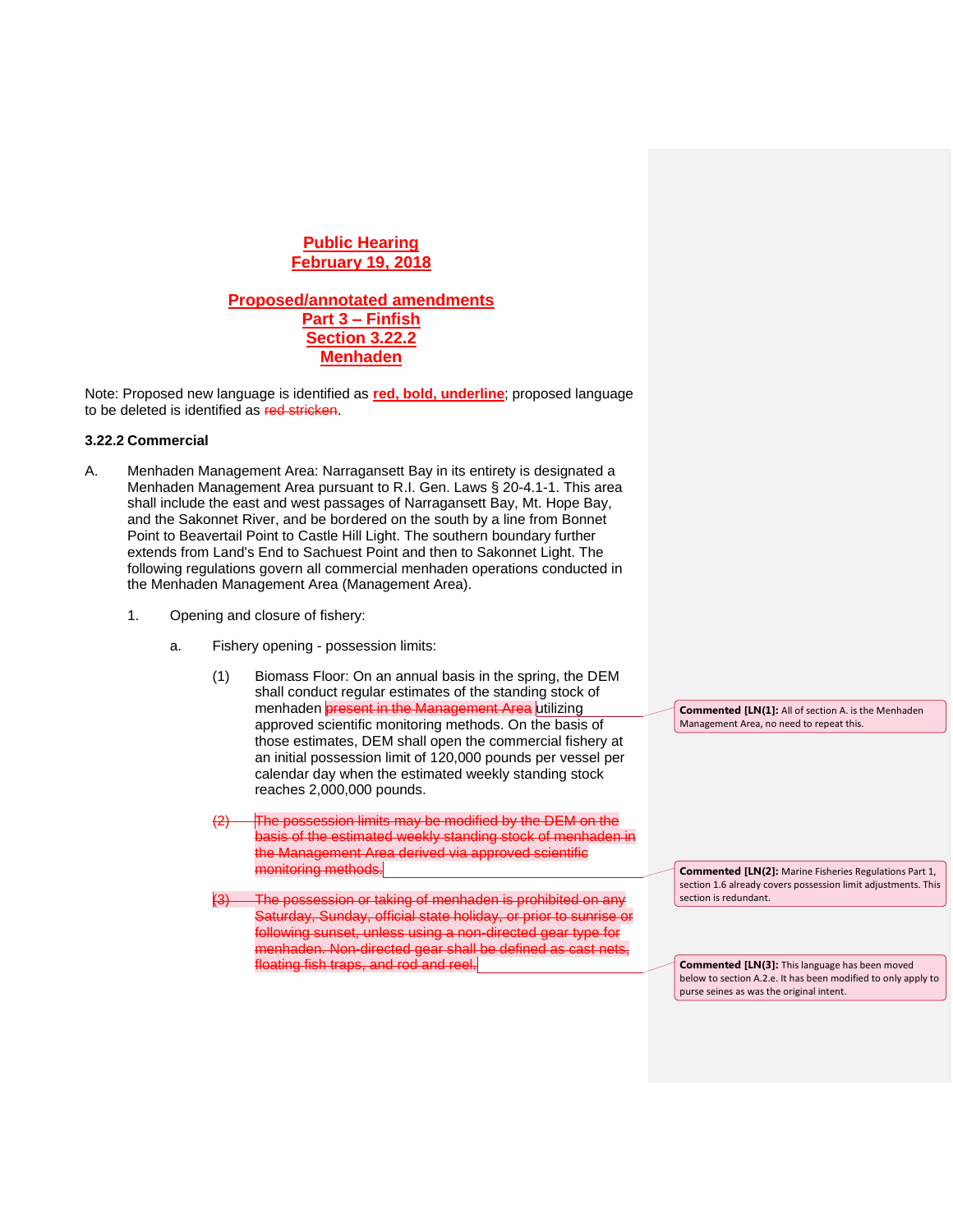- b. Fishery closure:
	- (1) Biomass Ceiling: When 50% of the estimated standing stock of menhaden stock **present in the management area**, above the minimum threshold amount of 1,500,000 pounds, is harvested, the DEM shall close the menhaden fishery until further notice.
	- (2) If at any time the stock estimate drops below 1,500,000 pounds, the DEM shall close the commercial fishery **and the incidental catch fishery will be in effect** until further notice.
	- (3) Non-directed gear possession limit allowance: Upon closure of the fishery, the possession limit is 6,000 pounds per vessel per day for vessels utilizing non-directed gear.

#### 5. **c. Fall opening in the Menhaden Management Area:**

a.**(1) Beginning September 1 annually, the area south of a line extending from the Jamestown and Newport Bridges, and the area south of a line extending from Fogland Point to Sandy Point in the Sakonnet River, to the southern extent of the Management Area, will be open to the harvest of menhaden by purse seine provided that the state's quota has not been exhausted or if the Episodic Event Set Aside Program has been enacted in RI.** 

b.**(2) Possession limit: 25,000 pounds per vessel per day.**

- 2. Purse seine restrictions: The use of purse seines in the Management Area shall be permitted only in accordance with the following terms and conditions:
	- a. All nets shall be less than 100 fathoms (600 feet) in length and less than 15 fathoms (90 feet) in depth.
	- b. All nets shall be marked with fluorescent-colored float buoys, distinguishable from the other float buoys on the net, at intervals of 50 feet.
	- c. Annually, prior to use, all nets shall be inspected and certified as being in conformance with the provisions of this section by the DEM Division of Law Enforcement (DLE). Once inspected and certified, a net may be used throughout the duration of the calendar year in which it was inspected, provided that it is not altered with regard to any of the provisions of this section. Any net that is altered with

**Commented [LN(4]:** All of section A. is the Menhaden Management Area, no need to repeat this.

**Commented [LN(5]:** Specified above that incidental catch fishery will be in effect. The incidental catch fishery is defined below in section D.

**Commented [LN(6]:** All of section A. is the Menhaden Management Area, no need to repeat this.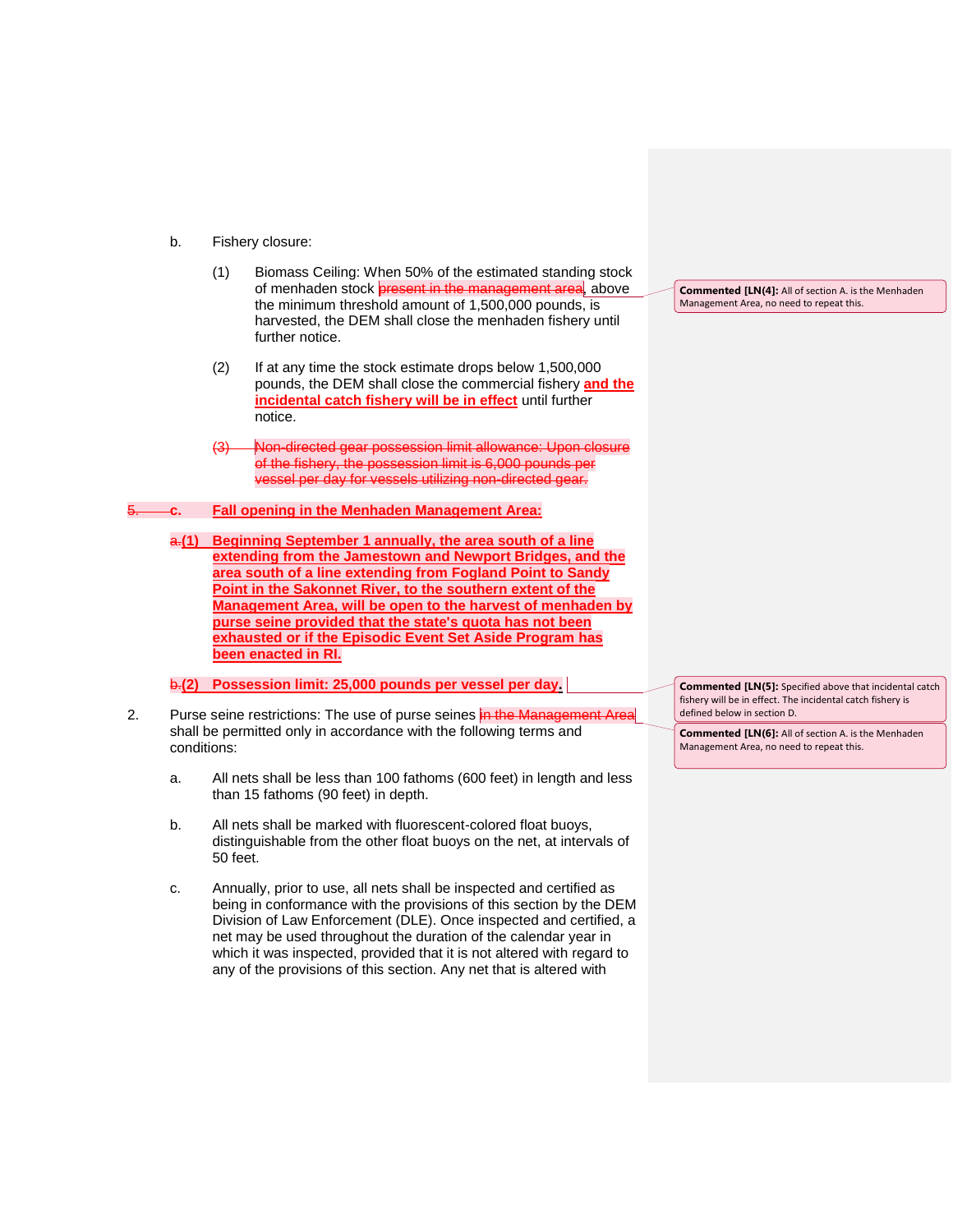regard to any of the provisions of this section must be re-inspected and recertified prior to use.

- 3.**d.** Permanently closed areas (waters) to purse seining for menhaden **The possession or taking of menhaden by purse seine is prohibited in the following areas**:
	- a.(1) Providence River: **Described as the All-**waters north of a straight line extending from Rocky Point to Conimicut Light **in the city of Warwick, and further extending** to Nayatt Point **in the town of Barrington**.

b.**(2)** Greenwich Bay: **Described as the** all waters in **of** Greenwich Bay west **and north** of a line **extending** from the flag pole on Warwick Point to Sandy Point **in the city of Warwick.**

- Harvest of menhaden in permanently closed areas: No person harvesting menhaden shall possess more than 200 menhaden per vessel per calendar day unless using gear types other than purse seine.
- **e. The possession or taking of menhaden is prohibited on any Saturday, Sunday, official state holiday, or prior to sunrise or following sunset.**
- **3.**4. Commercial vessel restrictions: A fishing vessel engaged in the commercial menhaden fishery may not have a useable fish storage capacity greater than 120,000 pounds. Prior to the commencement of fishing, for any vessel not previously certified through this process, each vessel must be inspected by a certified marine surveyor and assessed with regard to its fish storage capacity. Such certification must be kept aboard the vessel at all times. Vessels must either be certified as having a useable storage capacity of 120,000 pounds or less, or for vessels with a fish storage capacity greater than 120,000 pounds the excess capacity is rendered unusable in accordance with the specifications set forth in the assessment.
- 5. Fall opening in the Menhaden Management Area:
	- Beginning September 1 annually, the area south of a line extending from the Jamestown and Newport Bridges, and the area south of a line extending from Fogland Point to Sandy Point in the Sakonnet River, to the southern extent of the Management Area, will be open to the harvest of menhaden by purse seine provided that the state's quota has not been exhausted or if the Episodic Event Set Aside Program has been enacted in RI.

**Commented [LN(7]:** This language is no longer needed. We are no longer designating it as a closed area, just prohibiting purse seine possession. The recreational possession limit is defined in 3.22.1 and the possession limits for all other commercial gear types are specified elsewhere.

**Commented [LN(8]:** Moved from A.1.a.(3) above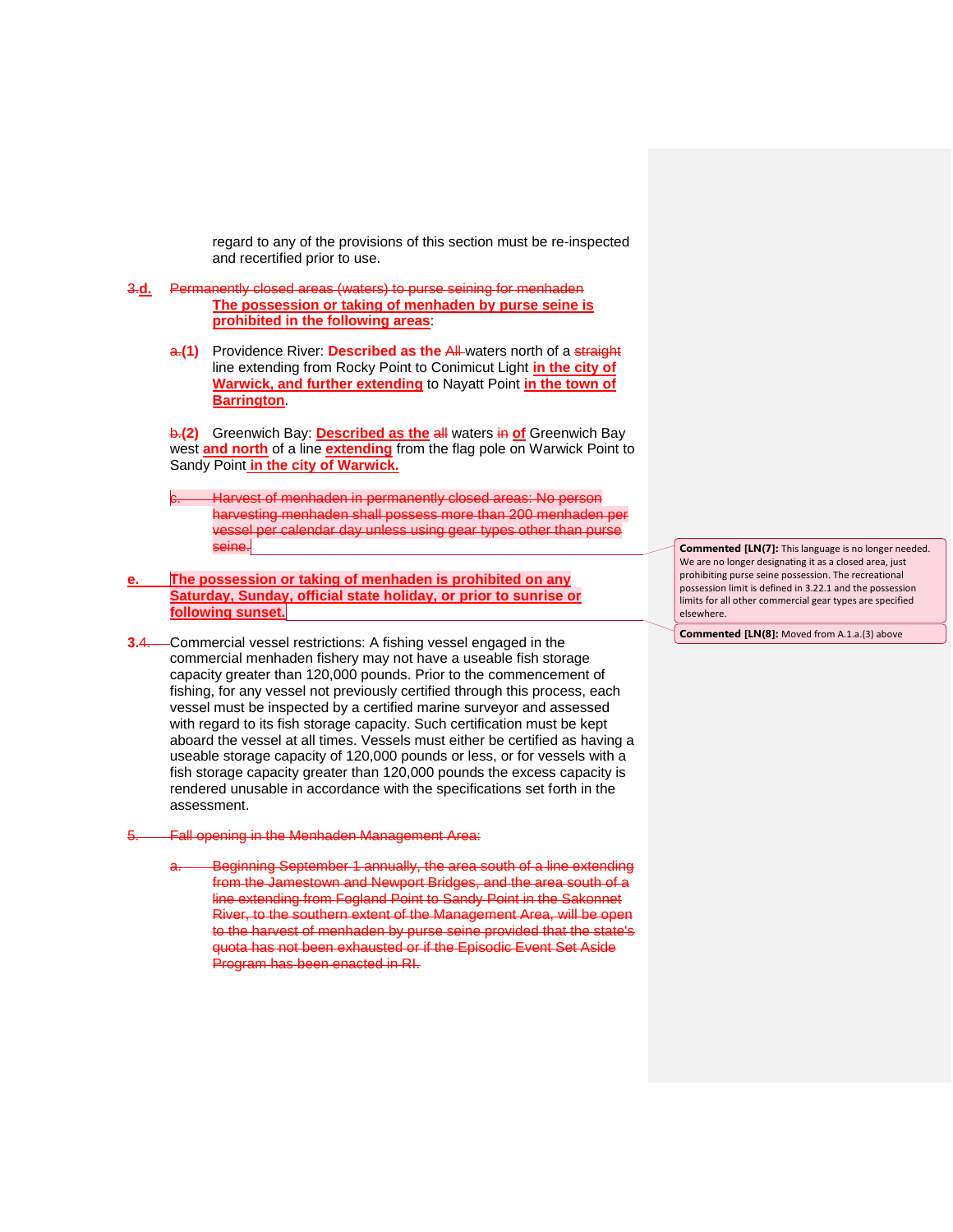Possession limit: 25,000 pounds per vessel per day.

## Reporting requirements:

- Any fisher intending to engage in the commercial menhaden fishery in the Management Area shall notify the DLE at (401) 222-3070 prior to taking or possessing menhaden. At the time that a fisher advises the DLE of his/her intent to harvest menhaden, the DLE shall notify said fisher of any modification which may have been established in the possession limit for menhaden.
- Each person engaging in the commercial menhaden fishery shall contact the DEM at (401) 423-1940 at the end of each day to report the area fished and the amount of menhaden in possession by the fisher in pounds.
- B. Landing of menhaden in RI under State Quota Program: An annual statewide quota for menhaden is established annually for the State by the ASMFC. The quota shall pertain solely to landings of menhaden in RI and shall not pertain to the possession of menhaden in RI waters prior to landing.
	- 1. The landing limit is unlimited **120,000 pounds/vessel/day** until the quota has been reached, as determined by the DEM.
	- 2. Once the quota has been reached, the fishery will close for directed fisheries, including but not limited to purse seine operations, and **the incidental catch fishery** a bycatch limit will be in effect. The bycatch limit will be:

a. Non-directed fisheries: 6,000 pounds per vessel per day.

- b. Pound nets, fish traps, anchored/staked gill nets, and fyke nets: If two commercially licensed individuals are harvesting from the same vessel, two (2) daily possession limits (12,000 pounds per vessel per day).
- 3. All commercial menhaden operations conducted in the Management Area, prior to and after the State's quota has been reached, are subject to the provisions of § 3.22.2(A) of this Part**.**, unless using non-directed gear.
- C. Episodic Event Set Aside Program:

1. After the State's quota has been reached, if RI is approved to participate in the Episodic Event Set Aside Program for Menhaden, as established by the ASMFC, the landing limit for menhaden will be 120,000 pounds per vessel per day for vessels associated with directed fisheries for Menhaden, until the Set Aside quota has been exhausted, as determined by the ASMFC and/or the DEM, at which time the program will end and

**Commented [LN(9]:** Moved to Incidental catch fishery section D below.

**Commented [LN(10]:** Everything in A should apply, it was only the reporting requirement that should not apply which was moved below as a separate section E so it only applies to purse seines.

**Commented [LN(11]:** Language not needed, all gear types should be able to participate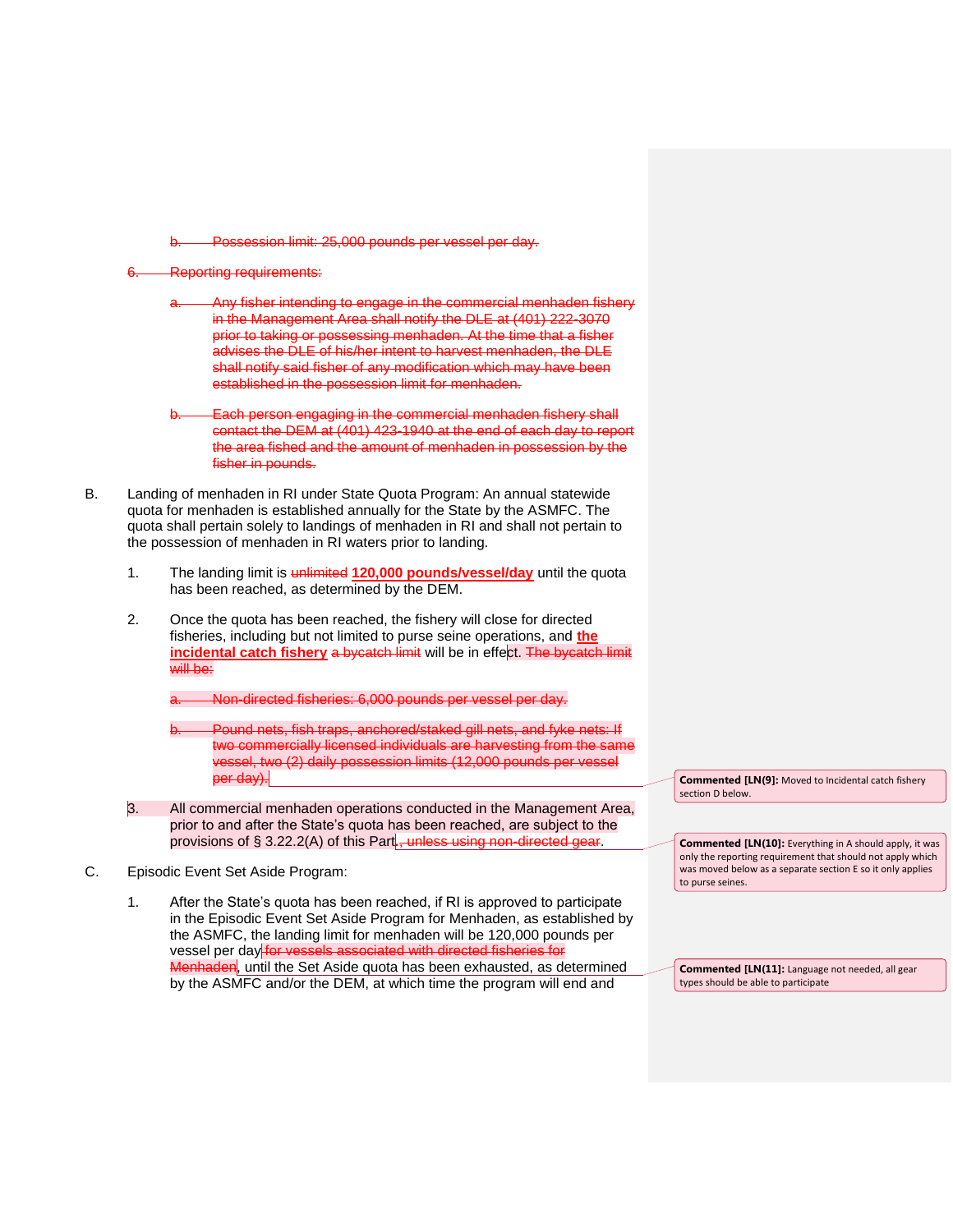the directed fishery will close. Vessels that target and land menhaden in RI under this program must harvest only from RI waters and, if operating in the Management Area, must adhere to all of the provisions as specified in these regulations.

#### **Reporting Requirements:**

Any person intending to engage in the commercial menhaden fishery under the Episodic Event Set Aside Program must notify the DLE at (401) 222-3070 prior to taking or possessing menhaden. At the time that a fisher advises the DLE of his/her intent to harvest menhaden, the DLE shall notify said fisher of any modification to the possession limit for menhaden that is applicable to operations conducted in the Management Area.

Each person engaged in the commercial menhaden fishery shall contact the Division of Marine Fisheries at (401) 423-1940 at the end of each daily trip or within four hours thereof to report the amount of menhaden landed by the fisher in pounds. These menhaden-specific reporting requirements are in addition to all other existing commercial fishing reporting requirements as set forth in the RI Marine Fisheries regulations.

Vessels not associated with directed fisheries for menhaden may continue to harvest and land in RI up to 6,000 pounds per vessel per day as bycatch. Such vessels are not subject to the provisions of §§ 3.22.2(A)(1)(a)((2)) and ((3)) of this Part, but are subject to the provisions of § 3.22.2(A) of this Part with regard to operations conducted in the Management Area, and are subject to all existing commercial fishing reporting requirements as set forth in the RIMFR.

**2.**4. The Episodic Event Set Aside Program will end on November 1 annually or when the set aside quota has been harvested, whichever first occurs.

#### **D. Incidental Catch Fishery:**

- **1. Upon closure of the commercial menhaden fishery, an incidental catch fishery will be in effect as defined below:**
	- **a. Possession limit:**
		- **(1) 6,000 pounds/vessel/day for non-directed and smallscale gears.**
		- **(2) 12,000 pounds/vessel/day for two commercially licensed individuals harvesting from the same vessel, fishing stationary multi-species gear.**

**Commented [LN(12]:** Covered under purse seine reporting requirements section below, E.

**Commented [LN(13]:** Not applicable, opened it to all gear types